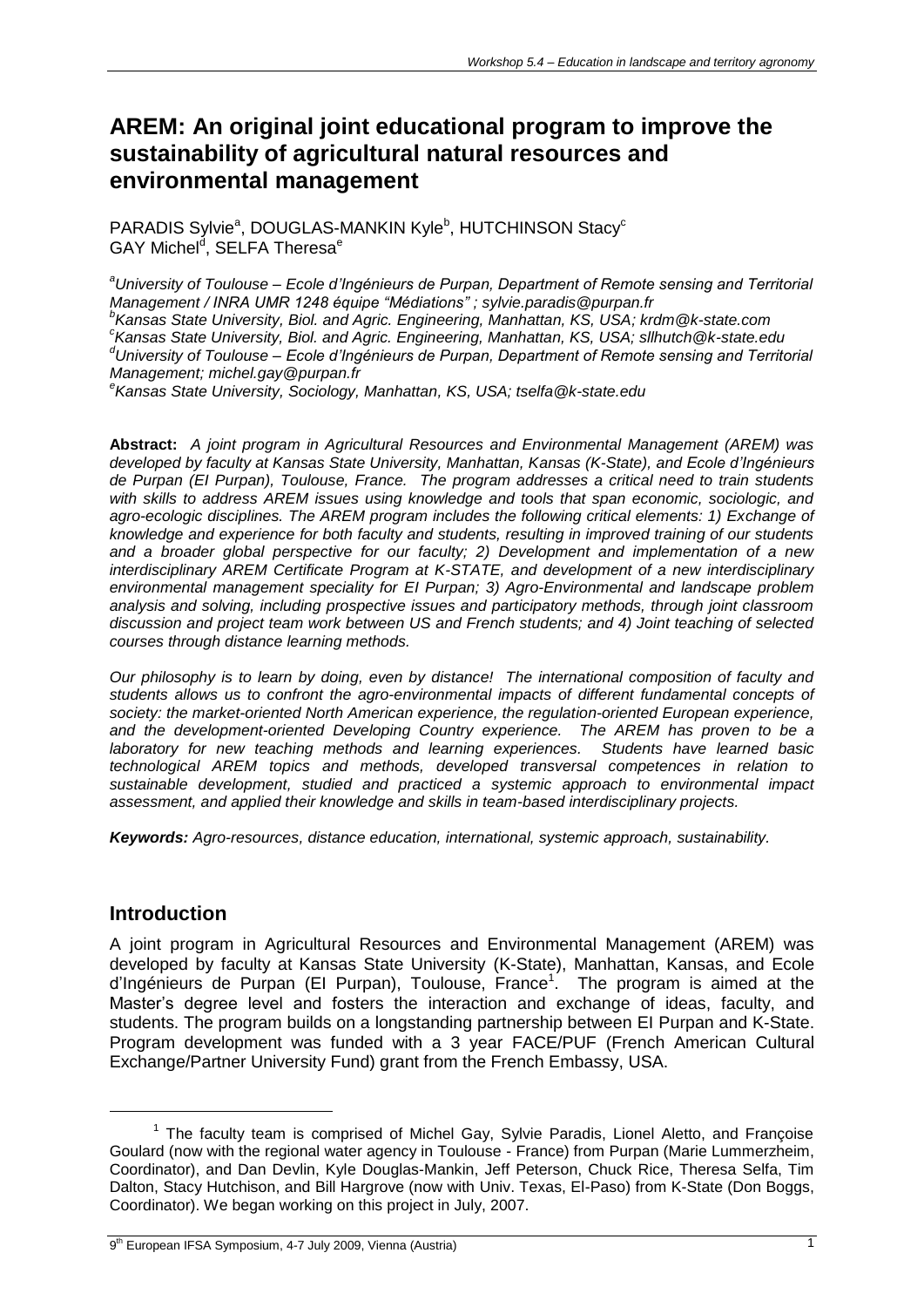The critical need identified was to train students to address the myriad of environmental issues encountered in today's professional settings. Our approach was to develop an interdisciplinary team composed of faculty from economics, sociology, and agro-ecology to address agricultural resources and environmental management issues. The AREM program balances study of theoretical principles and practical applications to integrate and develop a new interdisciplinary expertise, aimed at improving land and resource sustainability. The purpose of this program is to enable students to understand and successfully work in areas leading to improved sustainability of agricultural and natural resources and environmental management (figure 1; O'Connor, 2007). Using an anthropocentric approach, we recognize the current extent of human interactions on the environment, and seek solutions that allow humanity to evolve toward a more sustainable relationship with the environment. The AREM program includes the following critical elements:

1) Exchange of knowledge and experience for both faculty and students, resulting in improved training of our students and a broader global perspective for our faculty;

2) Development and implementation of a new interdisciplinary AREM Certificate Program at K-State, and development of a new interdisciplinary environmental management speciality for EI Purpan;

3) Agro-Environmental and landscape problem analysis and solving, including prospective issues and participatory methods, through joint classroom discussion and project team work between US and French students; and

4) Joint teaching of selected courses through distance learning methods.



**Figure 1. The tetrahedron for sustainability studies (after O'Connor, 2007).**

The international, interdisciplinary program enhances the learning of all participants. The U.S. students gain the benefit of learning about the European environmental policy, societal demands for sustainable development in the European context, and the unique cultural history and appreciation for the food/land/social nexus in France. The French students gain the benefit of learning about market-based approaches to environmental protection; watershed and water use assessment, planning, and management unique to Kansas; and democratic, public participatory processes in development and implementation of water conservation, soil conservation, and water quality restoration and protection strategies. This joint program provides not only a unique opportunity to expose students to critical global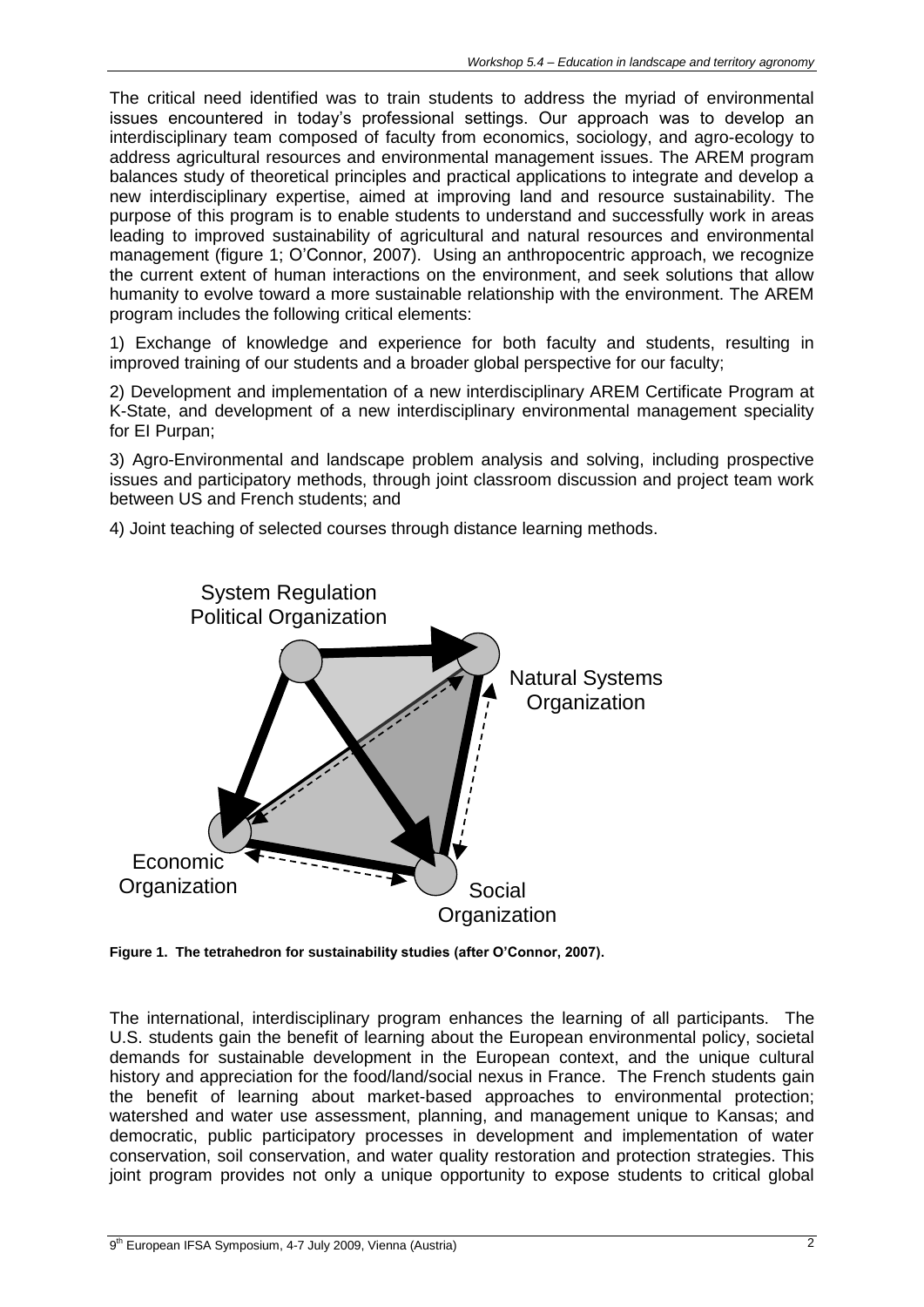problems, but also provides training in interdisciplinary, collaborative approaches for their solution.

Both French and U.S. students completing the joint educational program will be able to:

1) Identify key criteria impacting the sustainability of the natural resource base, with particular emphasis on agricultural resources;

2) Understand how ecological, economic, policy, and human dimensions interact, often in complex ways, to impact natural resources and environmental management;

3) Have knowledge of the basic policy and regulatory framework of environmental protection in the U.S. and European Union (esp. France); and

4) Have tools to address land and water management, rural economic development, watershed assessment and planning, participatory planning and development, economic evaluation of environmental protection, and optimization of landscape/lifescape processes and interactions.

The overall goal is to train students who will have the technical skills and broad understanding to be able to address sustainability and key environmental challenges faced by many sectors of our society. The AREM program will meet the needs of practitioners of natural resources and environmental management in 1) federal, state, regional and local level government agencies; state environmental, planning, and agricultural agencies; and city and county government; and 2) private non-government agencies, such as farm and commodity groups, agriculture and natural resource management consultants, and environmental organizations.

### **Methodology**

Our philosophy is to learn by doing, even by distance! Students are expected to develop transversal competences in the scientific concepts of agro-economy, agro-ecology and social sciences, including the governance aspects, in relation to sustainable development as applied to rural and suburban landscapes and territories. The different aspects of these core concepts are highlighted by focusing on the strong connection between them, i.e., the systemic approach. The international composition of faculty and students allows us to confront different fundamental concepts of society, for example the market-oriented approach of the North American experience, the regulation approach of the European experience, and the development need approach of the Developing Country experience. Scale change questions (aggregation and disaggregation) are common and permanent elements of AREM program. The AREM program also fosters an adaptive management approach to natural resource management.

The AREM program was built on a similar pedagogical foundation at K-State and EI Purpan. Students are expected to enter the AREM program with three-years of educational experience and training in the natural sciences (e.g., agricultural or environmental sciences or engineering) or social sciences (e.g., sociologic or economic sciences). During the AREM program, all the students take 2 interdisciplinary, international courses taught jointly by EI Purpan and K-State faculty via real-time videoconference, the Introductory AREM Course (spring semester) and the AREM Capstone Course (fall semester). In addition to these classes, students are required to take complimentary coursework to build breadth and depth in the AREM topic areas. Finally, a study tour has been an important experience in each of the first two years of the AREM Program.

The Introductory AREM Course includes a combination of lectures, guest speakers, assigned readings, class discussion, and a final team project. Our objectives are that students will learn to: (a) Understand the meaning of "sustainability"; (b) Define and describe key sustainability criteria; (c) Describe interdisciplinary perspectives on environmental issues and how they are approached at different scales and cultures; (d) Recognize and understand basic methods in agro-ecological, economic, and social science disciplines; and (e) Apply systems-level approaches and sustainability concepts to important natural resources and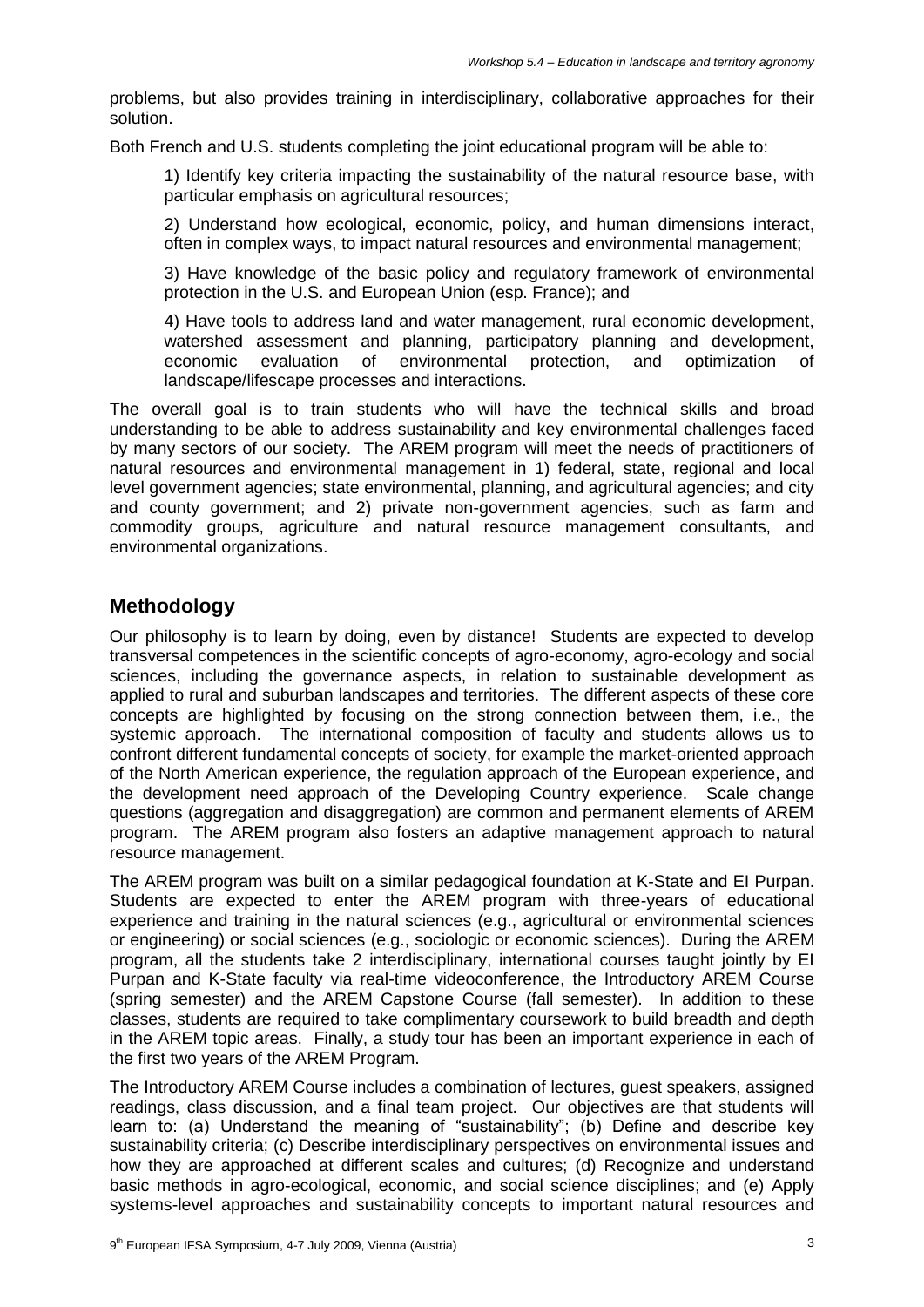environmental management issues in Kansas, U.S., France, E.U. and the world, including, but not limited to: climate change, water use and quality, and watershed management. The students are required to read The Macroscope, by J. de Rosnay (1979). Originally published in 1979, this book on cybernetics and systems thinking provides the foundation for discussions on using the systematic approach for complex problem analysis and how this approach may change over time. Additionally, the students work on case studies that explore similar US and French problems (e.g., water availability and soil erosion issues) to highlight differences and similarities between the two cultures in relation to sustainable development of agricultural resources.

The primary focus of the capstone course is to provide students with the opportunity to apply AREM concepts to a real-world project. The capstone course is team-taught by both K-State and EI Purpan faculty, and includes an international mix of participants. Students work as part of an interdisciplinary, multicultural team using video conferencing on a realistic topic or problem. Students are expected to use analysis tools such as the SWOT (strengths, weaknesses, opportunities and threats) analysis and the DPSIR (Drivers, Pressure, State, Impacts, and Response) analysis (www.eea.europa.eu; Maxim *et al*. 2009). During the analysis process, the students must use both qualitative (e.g. interview based surveys of stakeholders) and quantitative data and information (e.g. hydrologic models and geographic information system analysis of natural resources). Students give a presentation on their analysis and proposed solutions as well as deliver a written report. Examples of problems for students to analyze include: (a) Bioenergy; sustainability of biofuels; food vs. fuels; environmental consequences; (b) Livestock production systems; grass-fed vs. confined feeding for beef production (extensive vs. intensive); environmental impacts; (c) resource competition/urban vs. rural; competition for land and water; potential impact of climate change; environmental consequences; (d) organic agriculture; global food security; environmental consequences.

In each of the first two years of the AREM program, we supported an 8-10 day international study tour to encourage an in-depth analysis and assessment of the multifaceted and integrated ago-ecological, sociologic, and economic factors at work in a particular study topic. K-State students travelled to Toulouse, France in May, 2008 for 10 days. During this time, they were hosted by the EI Purpan students and as a group toured and discussed local French agricultural sites and environmental management practices. In September 2009, EI Purpan students travelled to Kansas for 8 days to gain a better understanding of local Kansas food production and water management issues. In each case, study excursions to the field, where students were able to interact with stakeholders and gain first hand knowledge of local production and governance systems, were coupled with classroom discussion and synthesis of the students' observations and experiences. The study tours culminated in student presentations and reports in which they provided analysis and interpretation of the sustainability impacts of what they observed, and compared and contrasted their observations with related situations in their home country.

In conjunction with these AREM core courses, students build technical depth and breadth in AREM topic areas through additional coursework. At K-State, students select and complete a minimum of three 3-credit-hour courses (US semester credits; 1 US semester credit is equivalent to approximately 3 ECTS) from two subject matter platforms: (a) agro-ecological sciences and engineering, and (b) social sciences, economics, and policy. Courses are selected from a list of eligible graduate-level courses. At this point, these courses were selected from active courses currently taught by faculty in the AREM program. In EI Purpan, coursework in the AREM topic areas is integrated into the last 2 years of a 5-year MSc specialization in AREM, including both prerequisite courses from EI Purpan general core requirements and specific AREM courses of 3 ECTS each : 3 in agro-ecology, 3 in agroeconomy and 3 in social sciences. Upon graduation, students receive the EI Purpan diploma plus the AREM specialty MSc.

In the future, we plan to modify existing offer of courses and develop more courses that will be jointly taught by K-State and EI Purpan faculty and offered via videoconference or other distance-education formats. Future enhancements will be consistent with the goals of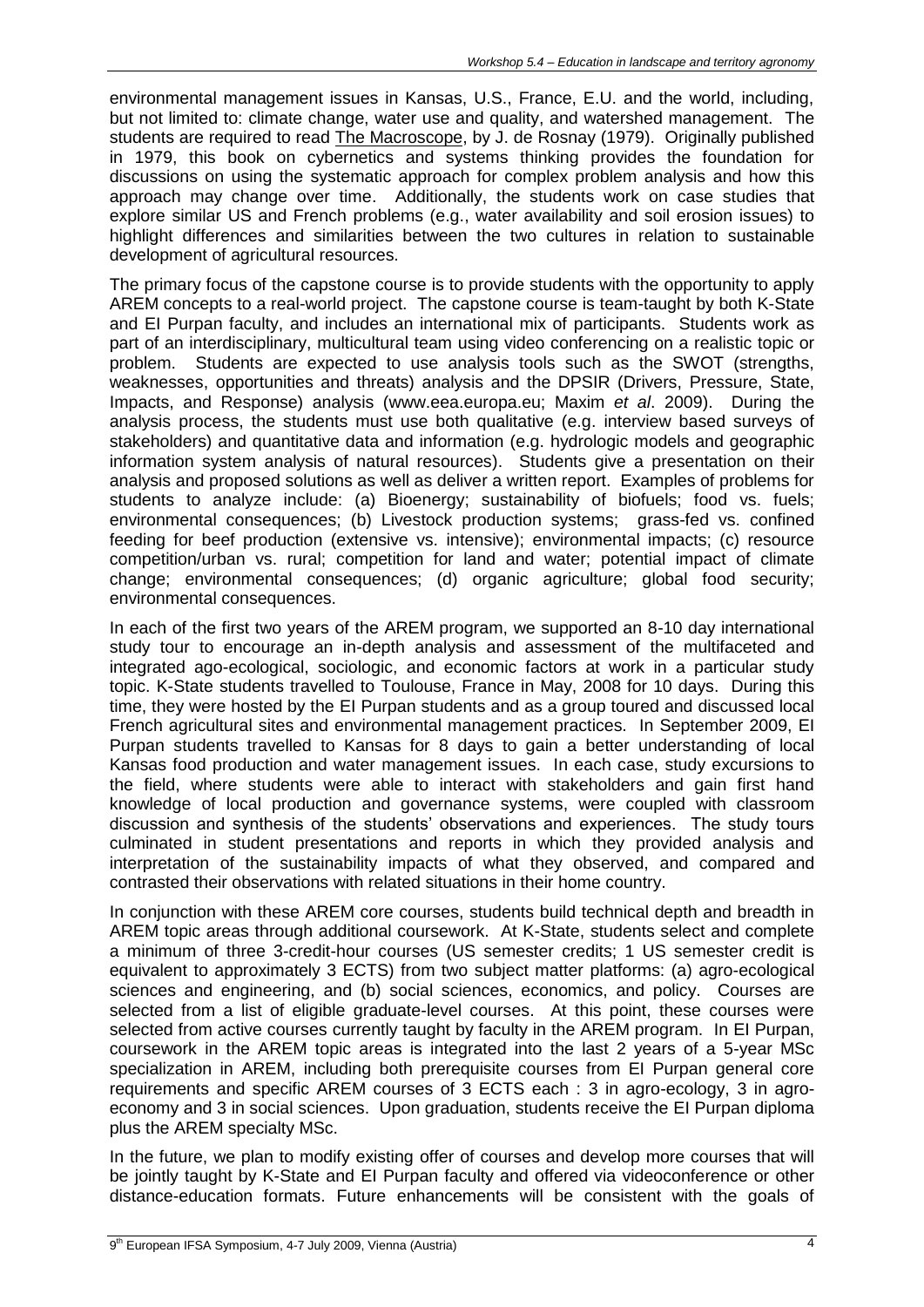increasing exchange of people and ideas between the partner institutions and countries. We also envision increasing the breadth of partner institutions to include a richer diversity in international perspectives, including developing countries.

#### **Results**

Students who have completed the AREM program have developed the capacity to be leaders in the sustainable development of agro-ecosystems. They can address complex, interrelated agro-ecologic, sociologic, agro-economic problems using a systemic approach. They have learned the basic technological AREM topics and methods, and applied their knowledge and skills in a team-based interdisciplinary project. The AREM has proven to be a laboratory for new teaching methods and learning experiences, demonstrating that distance need not be a barrier to effective learning.

In many instances throughout the first year of the AREM program, students and faculty were forced to reconcile core beliefs about agriculture, sustainability, sociology, and economics as they studied these disciplines in a new context (figure 3). One American student was forced to rethink the role of farmer "independence" in adopting sustainable water-resource management, and whether this was a positive or negative attribute. Discussion often centered on the differences between market-based and regulatory approaches to natural resource management. French students wrestled with the apparent lack of concern from their American counterparts about genetically modified organisms (GMOs) in the agricultural system.



**Figure 2. EI Purpan and K-State students and faculty interacting during the 2009 study tour to Kansas.**

Throughout the AREM program, lectures from faculty were complimented with presentations from guest lecturers from a variety of organizations (table 1). These guest lectures helped the students take the program beyond the walls of academia and into the working world. Additionally, during each of the study tours, students visited local production systems,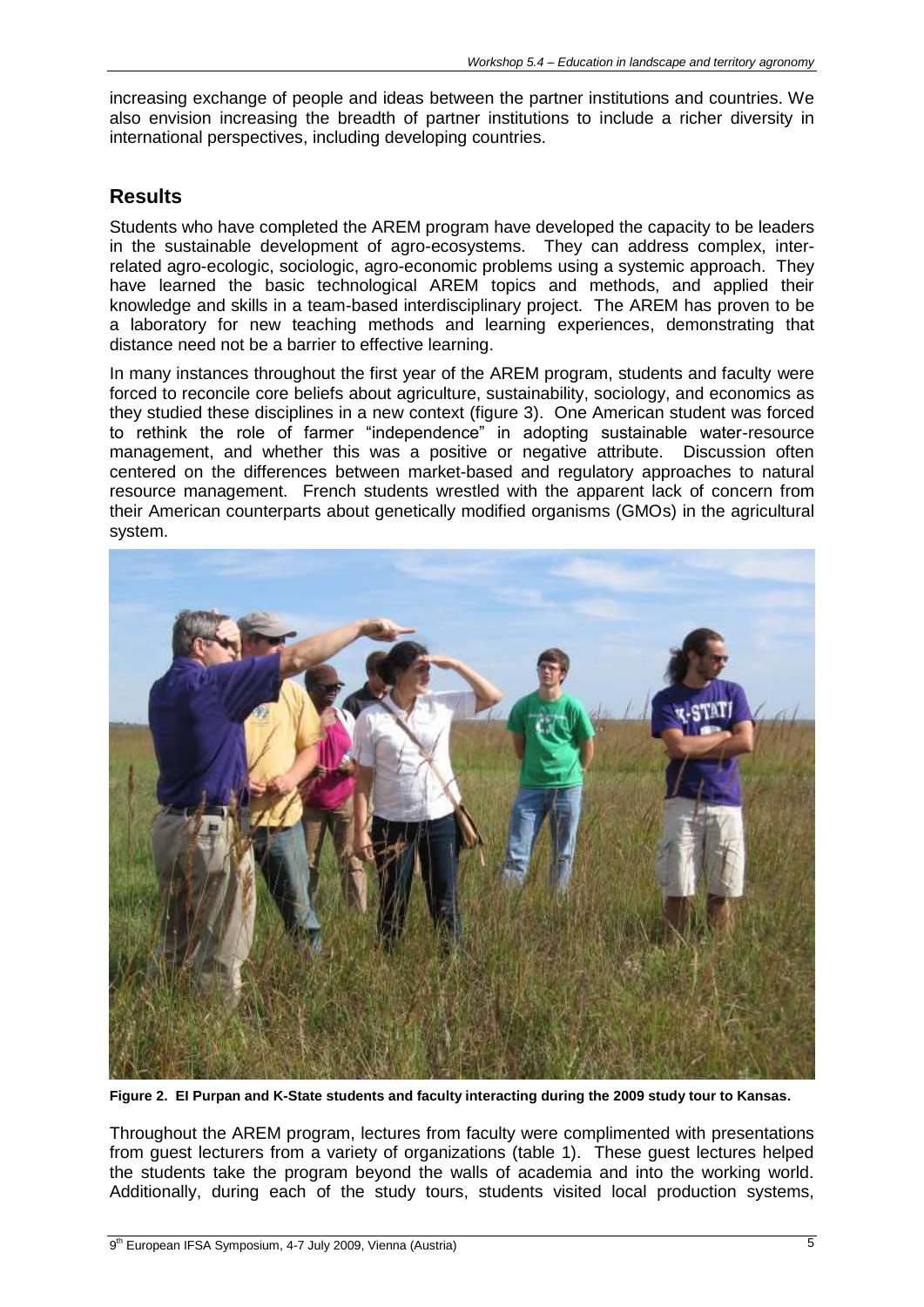research sites, and governance agencies to further their understanding of agricultural and natural resources management and development in each country (table 2). These interactions with stakeholders enhanced the students' understanding of the complexity of these issues.

**Table 1.** Examples of guest lecturers from government and industry.

| Organization                                   | Lecturer    | Topic                                    |  |  |
|------------------------------------------------|-------------|------------------------------------------|--|--|
| CIRAD (Centre de Coopération Internationale en | Mathe, S.   | Indicators of Sustainable Development in |  |  |
| Recherche pour le Développement)               |             | Aquaculture                              |  |  |
| Solagro                                        | Doublet, S. | DIALECTE: Assessment of Environmental    |  |  |
|                                                |             | Impact at Farm Level                     |  |  |
| United States Environmental Protection Agency  | Manale, A.  | The Nitrogen Problem                     |  |  |
| World Bank                                     | Mercier, JR | World Bank Environmental and Social      |  |  |
|                                                |             | Policies                                 |  |  |

**Table 2.** Examples of study tour visits of September 2009 in Kansas and interactions with stakeholders.

| Site/Topic                                                                                                      |
|-----------------------------------------------------------------------------------------------------------------|
| <b>Mertz Farm</b> (Abrahm Mertz) - diversified family farm with cattle, sheep, irrigated and dryland crops near |
| Manhattan. Kansas                                                                                               |
| Kansas Water Office (Earl Lewis) – State water agency, water management issues at state level                   |

**Kansas City Center for Urban Agriculture** (KCCUA - Katherine Kelly) – non governmental organization, community and training farm & experimentation site

**Juniper Gardens** (Rachel Barner) – non governmental organization (catholic association), training farm for refugies (community gardens) in Kansas City

In general, students reported that participation in the AREM program was beneficial and enhanced their educational experience. Looking at a few key assessment questions from the first introductory class (table 3), all students evaluated the course very high (greater than 4 out of 5) with the exception of those questions related to distance learning technology and lectures (Q1 and Q5). For these questions, EI Purpan students had much lower scores than the K-State students. This is most likely due to issues with language. All of the lectures were conducted in English, which may have posed some difficulties for the French students. Distance technology may enhance minor language difficulties by restricting the direct interaction with the lecturer and/or problems with actually hearing/seeing the information. In order to minimize these problems, both schools have invested in new video-conferencing equipment, and lecture presentations are provided for the students at least one week in advance. This gives students time to review the material, translate unfamiliar terms, and develop better questions for interaction.

**Table 3.** Student assessment from the Introductory Class. Scale from 1 to 5, with 5 being the best.

| ASSESSMENT QUESTIONS                                                                                      |     | K-State |     | Purpan |  |
|-----------------------------------------------------------------------------------------------------------|-----|---------|-----|--------|--|
|                                                                                                           | ave | std     | ave | std    |  |
| The distance technology did not hinder my learning in the course.                                         | 4.6 | 0.5     | 3.4 | 0.7    |  |
| The opportunity to interact with students and teachers from the other institution<br>enhanced my learning |     | 0.7     | 4.2 | 0.7    |  |
| The course enhanced my understanding of the perspectives in other countries                               | 4.8 | 0.4     | 4.0 | 1.0    |  |
| The case study assignment was a valuable exercise                                                         |     | 0.5     | 4.3 | 0.9    |  |
| The lectures were easily understood across cultures and disciplines                                       |     | 0.6     | 3.6 | 1.0    |  |

## **Conclusion**

Through the exchange and joint training programs, each institution is benefiting from the other's fundamental approach to agricultural resources and environmental management.